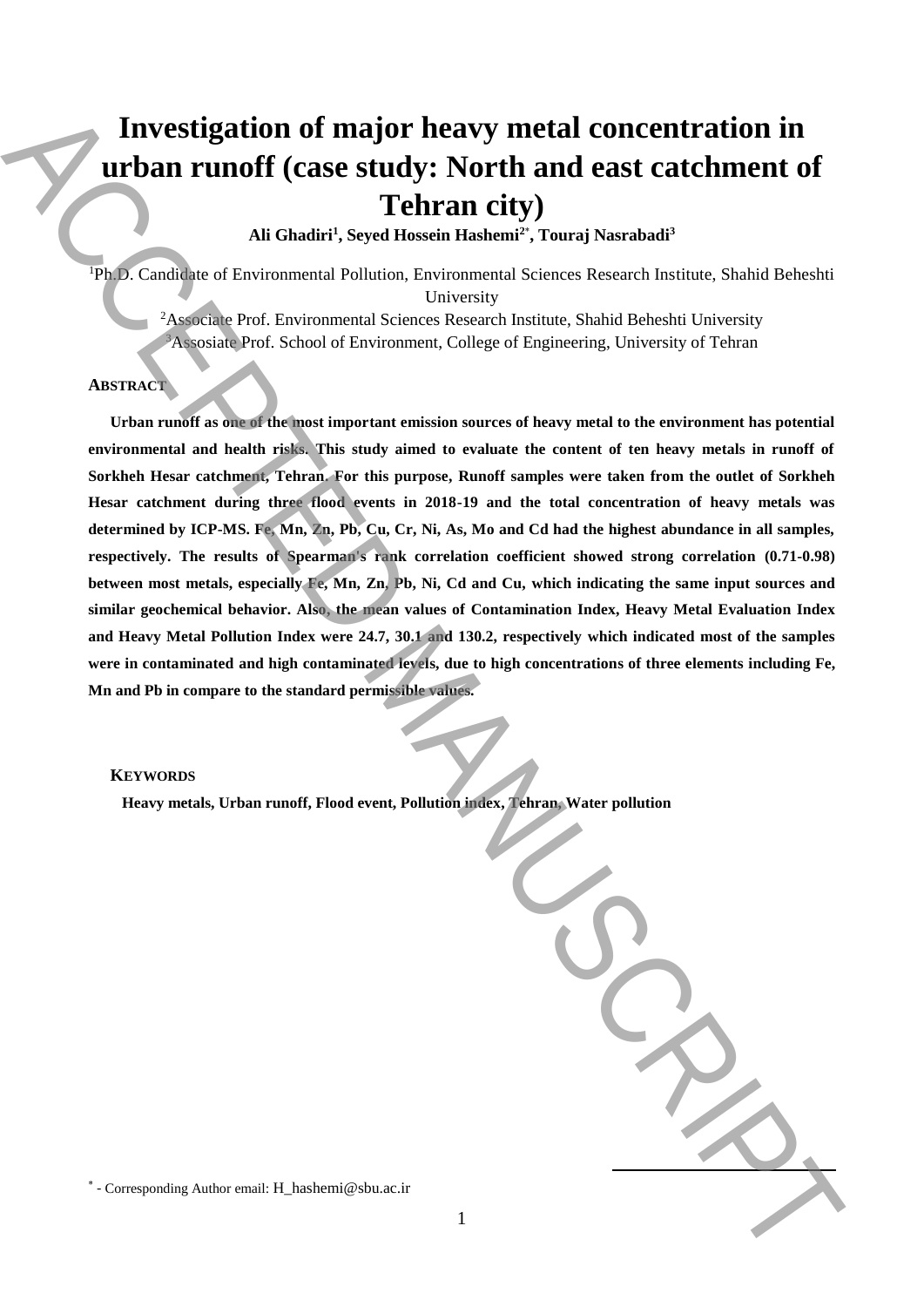## **1. Introduction**

Surface water is considered as one of the most important water sources for various uses including agriculture, industry, green space and drinking water. Therefore, improving the knowledge about the quality of water resources, especially surface water, is essential for effective and sustainable management of these resources[1].

 During rainwater events, rain washes impervious urban surfaces, after which, a wide range of pollutants carried to receiving environments via storm-water runoff[2]. Therefore, these waters in terms of quantity and quality are considered as one of the major problems in urban environments. these streams contain a wide range of pollutants, including sediments, nutrients (phosphorus and nitrogen), chloride, heavy metals, hydrocarbons, microbial contaminants, organic compounds, etc. Due to the variety and high volume of human activities<sup>[3]</sup>. Among the various pollutants, heavy metals are important because of their properties such as stability, toxicity, high carcinogenicity and mutation potential, and also bioaccumulation through food chain[4]. These elements are typically emission into the environment through natural processes such as chemical weathering of minerals and soil leaching forest fires and volcanic eruptions. The anthropogenic sources are mainly associated with industrial and domestic effluents, urban storm, water runoff, landfill leachate, mining of coal and ore, atmospheric sources and inputs rural areas[5].

 Measurement of heavy metals in urban runoff as one of the main emission and transmission sources leads to a better understanding of the concentration and behavior of these pollutants. Also, it is a useful tool for evaluating the health of these waters and receiving ecosystems as well as pollution management and control. Some indices including Heavy metals pollution index (HPI), Heavy metal evaluation index (HEI), and Degree of contamination (Cd) has been developed and used to assess the quality of water bodies in terms of the presence of heavy metals and it can be useful for evaluating the quality of urban runoff and its hazard level. The present study aimed to evaluate the runoff quality of Sorkheh - Hesar catchment with respect to heavy metals concentrations by using conventional indices during three flood events.

#### **2. Material and Methods**

The sample collection, storage, preparation, and measurement of heavy metals concentration were

performed in accordance to the EPA 200.8 method[6]. The sampling of 3 flood events (30 samples) with dry period of more than ten days was performed from the outlet of Sorkheh - Hesar catchment in Southeast of Tehran during years 2018 and 2019.

 The samples were taken with time intervals during flood events in order to cover the hydrographic variations (base flow to firs flush). The runoff samples were collected from 20 cm of the flow surface using a 5 liter bucket and transferred to 500 ml acid rinsed clean polypropylene bottles and stored in an icebox, then transferred to the laboratory as soon as possible. The samples were acidified with concentrated nitric acid to a pH below 2.0 to prevent metal precipitation and stored in refrigerator at the temperature below 4◦C. The preparation and analysis of elements was performed less than seven days after sampling. 100 ml aliquot from a well-mixed sample transferred to a 250 ml Griffin beaker. Digestion process was performed using with 3ml the mixture of  $65\%$  HNO<sub>3</sub> and  $37\%$  HCl (2:1) at temperatures below 90◦C for 150 minutes until the sample volume was reduced to 20 ml. the sample solution was transferred to a 50ml falcon tube and made to volume with reagent water, then allowed any undissolved material to settle by centrifuging. Heavy metal concentrations (Pb, As, Cd, Cr, Cu, Fe, Mn, Mo. Ni and Zn) were determined by Inductively Couple Plasma Mass Spectroscopy. **1.** Interesting the same of the same of the same of the [C](#page-2-0)OS and the COS and the COS and the COS and the COS and the COS and the COS and the COS and the COS and the COS and the COS and the COS and the COS and the COS and

## **3.Result and Discussion**

The results showed that the concentration of elements increase gradually with the beginning of precipitation, and reach a maximum in the first flush phenomenon, due to the washing effect of surfaces, and then decreased.

Iron with concentration range of  $9.05 - 103.9$  mgl<sup>-1</sup> with an average 39.67 mgl<sup>-1</sup> and cadmium in the range of  $0.25$  - 2.95 $\mu$ gl<sup>-1</sup> with average of 1.23  $\mu$ gl<sup>-1</sup>, had the highest and lowest concentration among the studied elements, respectively. So that more than 90% of the average of total concentration of the metals were related to Fe and the contribution of Mn and Zn were more than 3.8% and 1.4%, respectively. The share of other elements was less than 1%. The order of dominance in term of concentration of heavy metals in the analyzed samples was is Fe  $>Mn > Zn > Pb > Cu > Ni > As > Mo$ ˃Cd. High concentrations of Fe are mostly due to the illegal discharge of municipal, workshop and industrial wastewaters as well as erosion of geological formations[7].